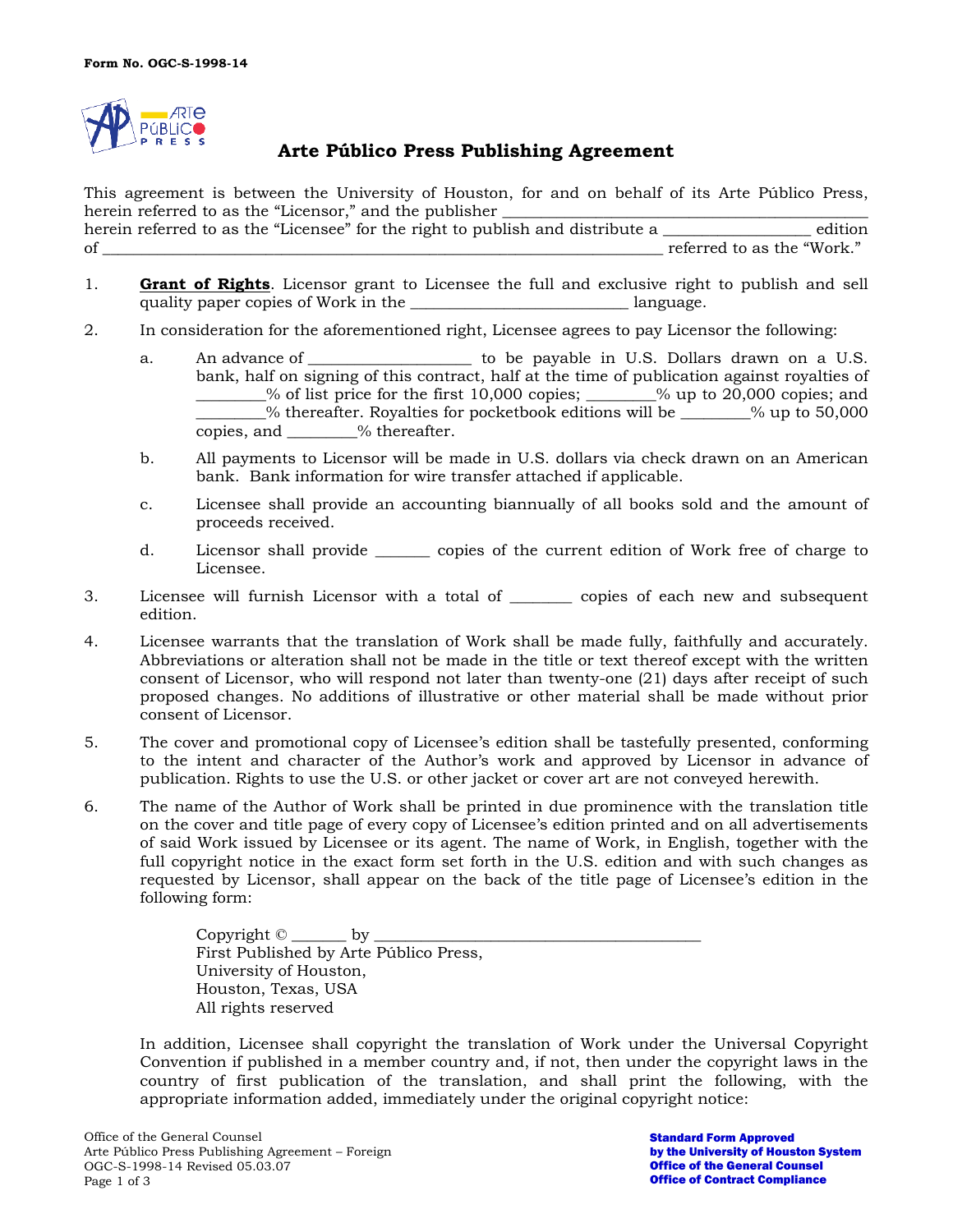Translation Copyright © Letter by

Licensee shall do whatever is necessary to protect both copyrights in its territory of distribution. Licensee shall not sub-license without permission of Licensor. Any sub-Licensee permitted hereunder shall likewise be required to repeat such copyright notices in compliance with the above provisions.

- 7. Advertisements shall not be inserted or printed in any edition for Work published by Licensee or any sub-licenses permitted hereunder without Licensor's own titles.
- 8. In the event Licensor or other owner shall license or sell this Work for any performance or other non-publishing use, Licensor may permit such purchaser the right to use the translation which is the subject 0 this agreement and to publish or cause to be published a maximum of seventyfive hundred (7,500) words for use only in connection with exploitation of such rights based upon Work. Nothing herein contained shall be construed in any manner as granting any performance or non-publishing rights in Work to Licensee.
- 9. The license herein granted is made to above-named Licensee solely and shall not be transferred, assigned, or sub-licensed.
- 10. Licensor further grants to Licensee during the term of this agreement the following additional rights in the <u>equal container all anguage only</u>, the right to publish or sub-license for publication. All sub-licenses require written permission of Licensor. The proceeds form the disposal of such rights shall be shared as follows:

|    |                                      | Licensor      | Licensee |
|----|--------------------------------------|---------------|----------|
| a) | First serial (pre-book publication)  | $\frac{0}{2}$ |          |
| b) | Second serial, digest, consideration | $\frac{9}{6}$ |          |
|    | anthology (post-book publication)    |               |          |

If Licensee wishes to sub-license any rights except as provided for book club above to a third party in which it has a financial interest, Licensor's share shall be subject to prior mutual agreement between Licensor and Licensee.

Licensee shall furnish Licensor with copies of all pertinent sub-licensing agreements permitted hereunder, within 14 days of sub-licensing.

- 11. All rights not specifically granted herein are reserved to Licensor.
- 12. Licensee will publish the first edition of Work no later than \_\_\_\_\_\_\_\_\_\_\_\_\_\_ (date)
- 13. If Work is remaindered, which shall in no case occur sooner than eighteen (18) months after first publication of Licensee's edition, Licensee shall give written notice of such event to Licensor. Licensee shall pay a royalty of \_\_\_\_\_\_\_\_\_\_\_\_ percent ( $\_\%$ ) of the net cash received in lieu of the royalties stated in paragraph 2 hereinabove, but no royalties shall be due on copies sold at or below cost. Upon remaindering, all rights granted in this agreement shall revert immediately to Licensor.
- 14. If Licensee fails to fulfill or comply with any of the clauses or conditions herein set forth or if Licensee's edition of said Work goes out of print and remains out of print for one (1) year prior to the termination date specified hereinafter, all rights granted to Licensee in this agreement shall revert automatically and immediately to Licensor subject, however, to any sub-license granted hereunder and without prejudice to any monies already paid or then due. In any event, all rights granted herein shall revert to Licensor without further notice ten (10) years from the date of this agreement -- that is \_\_\_\_\_\_\_\_\_\_\_\_\_\_\_\_. Licensee shall have the right to see existing inventory within a reasonable time after termination of this agreement.
- 15. If the equivalent of (a) a petition in bankruptcy is filed by Licensee or (b) a petition is filed against Licensee and is finally sustained or (c) a petition for Arrangement or Reorganization is filed by or against Licensee and an order is entered directing the liquidation of Licensee as in bankruptcy, or if Licensee shall make an assignment for any reason whatsoever, then Licensor